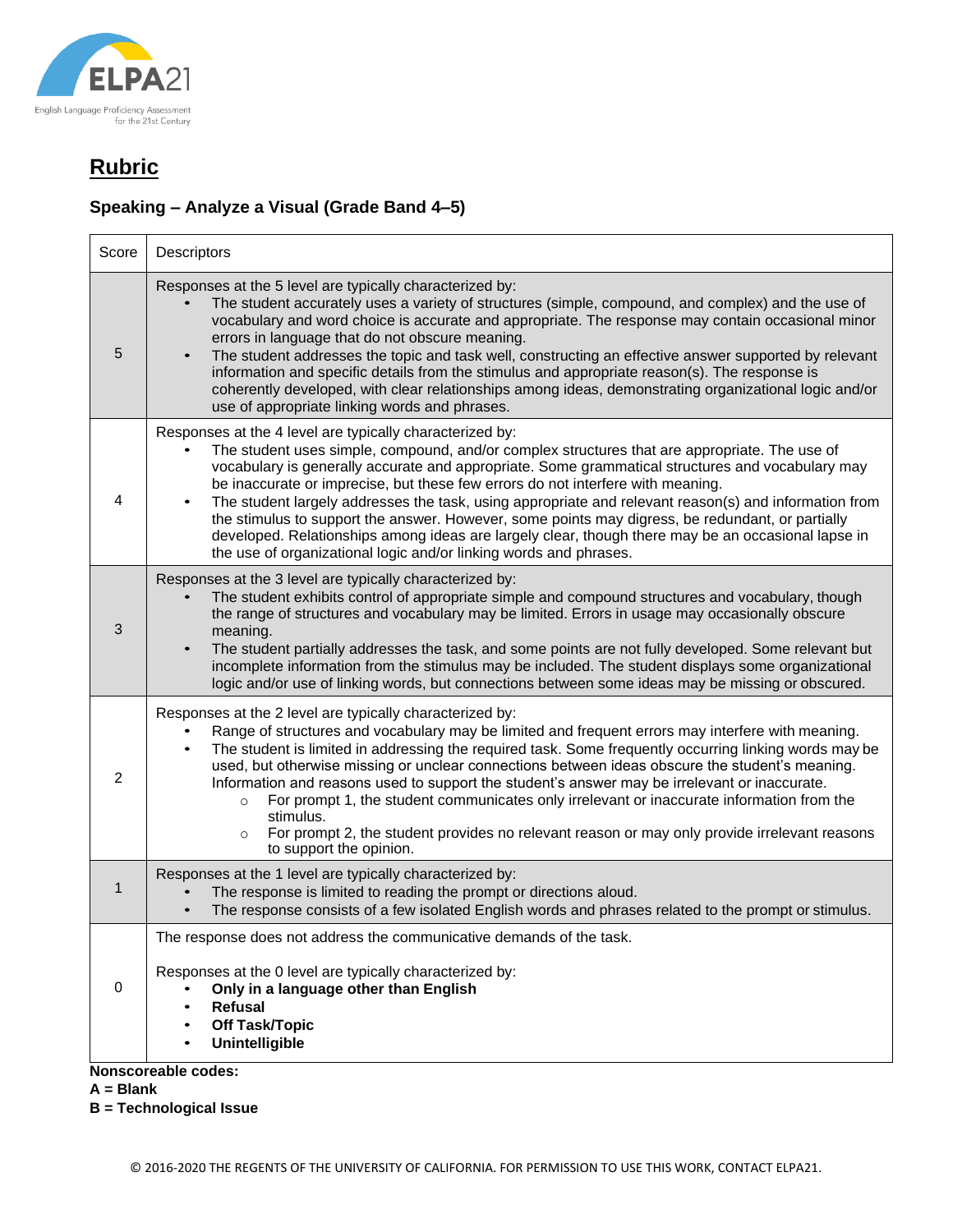

#### **Speaking – Classroom Tableau ("Oral Vocabulary Task") (Grade Band 4–5) Screener Only**

Score | Descriptors 2 Responses at the 2 level are typically characterized by: The student uses appropriate vocabulary that is relevant to the stimulus and effectively uses grammar and structures. Though the response may contain a few errors in usage, the student's meaning is clear. • The student effectively answers the prompt and the response is consistent with the stimulus. 1 Responses at the 1 level are typically characterized by: • The response may include words and phrases related to the stimulus, butfrequent errors in grammar and vocabulary may significantly interfere with listener comprehension. • The response partially addresses the prompt, though some content may be inaccurate or otherwise unconnected to the stimulus.  $\Omega$ The response does not address the communicative demands of the task. Responses at the 0 level are typically characterized by: • **Only in a language other than English** • **Refusal** • **Off Task/Topic** • **Unintelligible**

**Nonscoreable codes:**

**A = Blank**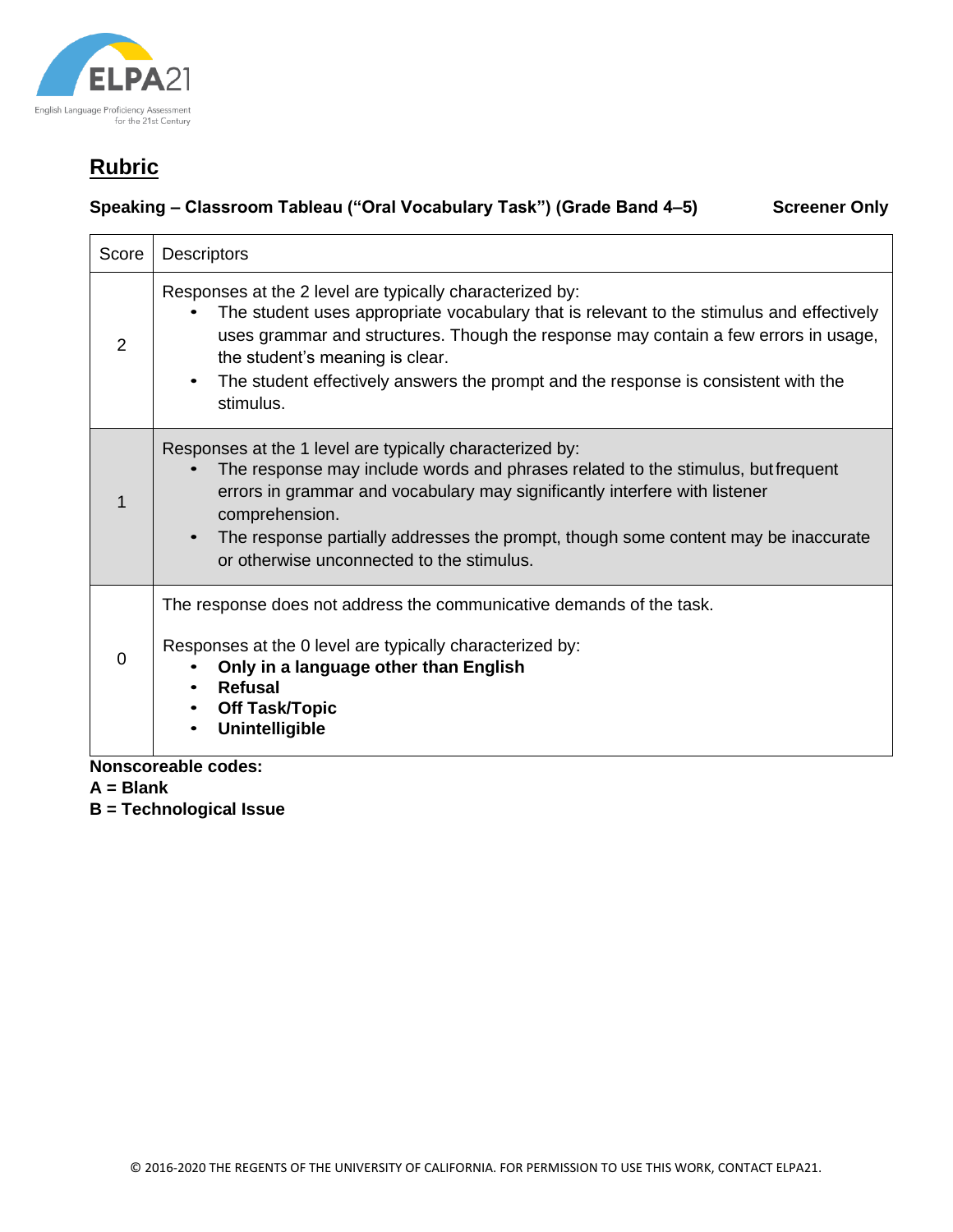

### **Speaking – Compare Pictures (Grade Band 4–5) Cluster-Scored Task**

| Score    | <b>Descriptors</b>                                                                                                                                                                                                                                                                                                                                           |
|----------|--------------------------------------------------------------------------------------------------------------------------------------------------------------------------------------------------------------------------------------------------------------------------------------------------------------------------------------------------------------|
| 3        | Responses at the 3 level are typically characterized by:<br>The student effectively uses appropriate vocabulary that is relevant to the pictures and<br>effectively uses grammar and structures, though the response may contain minor errors<br>that do not interfere with meaning.<br>The student effectively describes the main features of the pictures. |
| 2        | Responses at the 2 level are typically characterized by:<br>The use of vocabulary or grammar may be limited or inaccurate at times, occasionally<br>interfering with meaning.<br>The student partially describes some main features of the pictures, but the response<br>may not be fully complete and errors may occasionally interfere with meaning.       |
|          | Responses at the 1 level are typically characterized by:<br>The response may include words and phrases connected to the pictures, but limitations<br>in grammar and vocabulary may significantly interfere with comprehension.<br>Errors in vocabulary and grammar obscure the speaker's meaning most of the time.                                           |
| $\Omega$ | The response does not address the communicative demands of the task.<br>Responses at the 0 level are typically characterized by:<br>Only in a language other than English<br><b>Refusal</b><br><b>Off Task/Topic</b><br><b>Unintelligible</b>                                                                                                                |

**Nonscoreable codes:**

**A = Blank**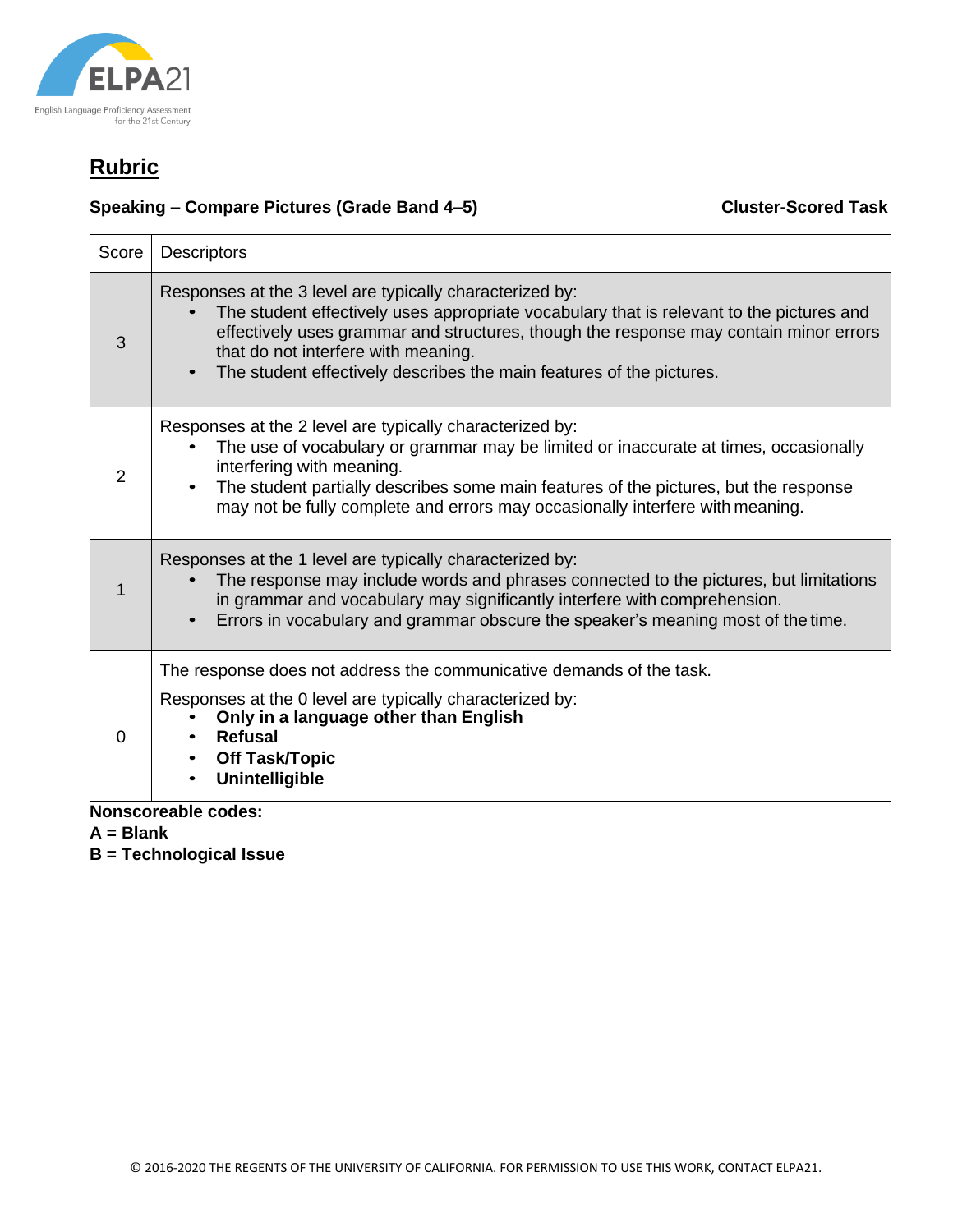

### **Speaking – Conversation (Grade Band 4–5)**

| Score          | <b>Descriptors</b>                                                                                                                                                                                                                                                                                                                                                                                                   |  |  |
|----------------|----------------------------------------------------------------------------------------------------------------------------------------------------------------------------------------------------------------------------------------------------------------------------------------------------------------------------------------------------------------------------------------------------------------------|--|--|
| 3              | Responses at the 3 level are typically characterized by:<br>The student effectively uses appropriate vocabulary that is relevant to the task.<br>Use of grammar and structures is effective, though the response may contain isolated<br>minor errors that do not interfere with meaning.<br>The student effectively answers the question and provides relevant information as<br>$\bullet$<br>required by the task. |  |  |
| $\overline{2}$ | Responses at the 2 level are typically characterized by:<br>The use of grammatical structures and vocabulary may be limited or noticeably<br>inaccurate but do not obscure the student's overall meaning.<br>The student partially addresses the topic and task, but the response is not fully relevant<br>$\bullet$<br>to the task or is otherwise incomplete.                                                      |  |  |
| 1              | Responses at the 1 level are typically characterized by:<br>Errors in use of grammatical structures and vocabulary interfere with the speaker's<br>meaning most of the time.<br>The response includes some words and phrases relevant to the topic and task, but is<br>$\bullet$<br>otherwise unconnected to the question.                                                                                           |  |  |
| $\Omega$       | The response does not address the communicative demands of the task.<br>Responses at the 0 level are typically characterized by:<br>Only in a language other than English<br><b>Refusal</b><br><b>Off Task/Topic</b><br><b>Unintelligible</b>                                                                                                                                                                        |  |  |
|                | <b>Nonscoreable codes:</b>                                                                                                                                                                                                                                                                                                                                                                                           |  |  |

**A = Blank**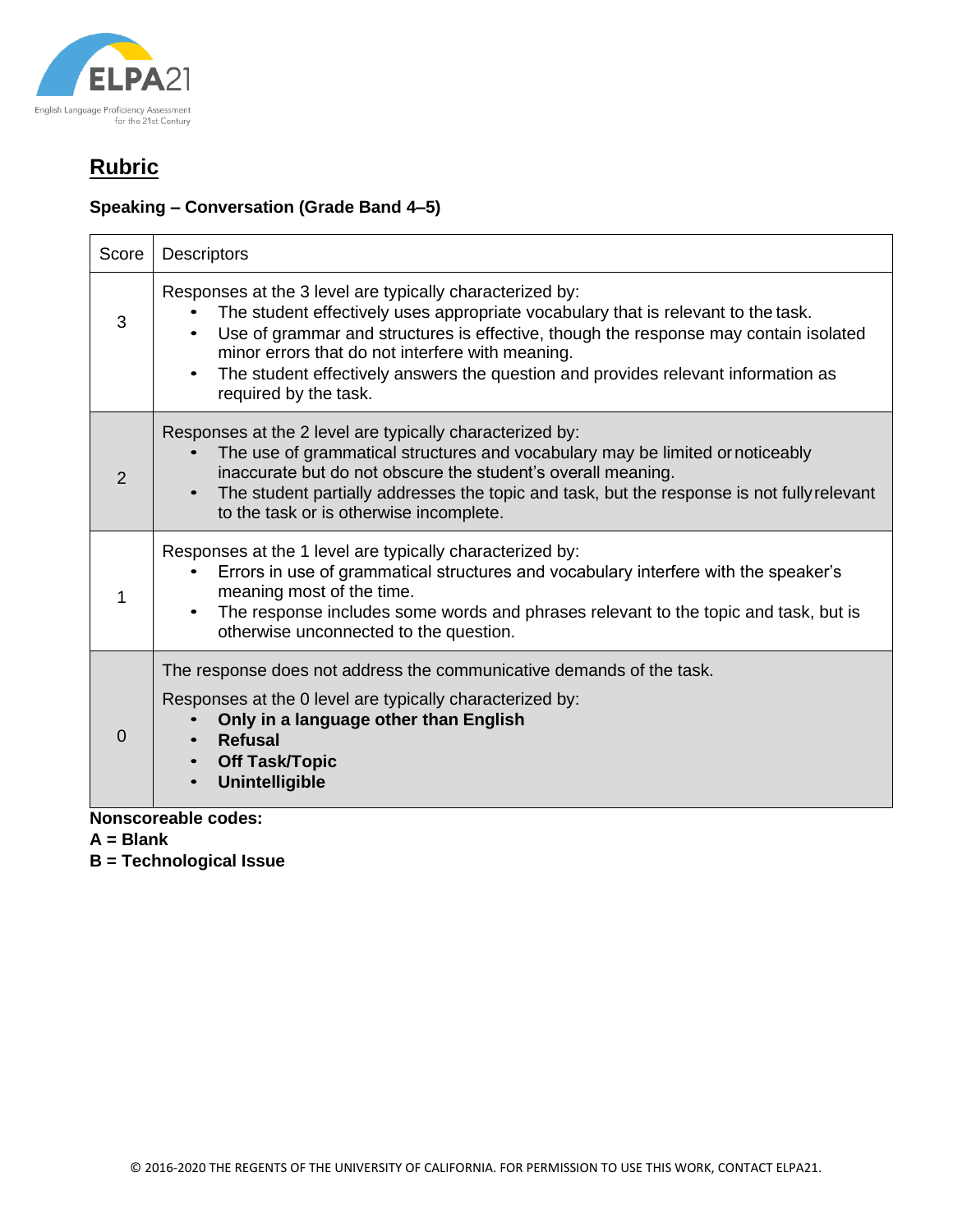

### **Speaking – Language Arts Presentation (Grade Band 4–5)**

| Score          | <b>Descriptors</b>                                                                                                                                                                                                                                                                                                                                                                                                                                                                                       |
|----------------|----------------------------------------------------------------------------------------------------------------------------------------------------------------------------------------------------------------------------------------------------------------------------------------------------------------------------------------------------------------------------------------------------------------------------------------------------------------------------------------------------------|
| 3              | Responses at the 3 level are typically characterized by:<br>The student effectively uses appropriate vocabulary that is relevant to the task.<br>Use of grammar and structures is effective, though the response may contain minor<br>$\bullet$<br>errors that do not interfere with meaning.<br>The student effectively answers the prompt and provides relevant information as<br>required by the task.<br>For prompt 3, the student effectively uses appropriate linking word(s) to connect ideas and |
|                | provides at least ONE reason to support the opinion.                                                                                                                                                                                                                                                                                                                                                                                                                                                     |
| $\overline{2}$ | Responses at the 2 level are typically characterized by:<br>The use of grammatical structures and vocabulary may be limited or noticeably<br>inaccurate but do not interfere with the student's overall meaning.<br>The student partially addresses the topic and task, and the response is not complete or<br>fully appropriate.                                                                                                                                                                        |
|                | For prompt 3, the student connects ideas in at least part of the response, but the linking<br>word(s) used may be used inaccurately. The student may unsuccessfully propose a reason to<br>support the opinion.                                                                                                                                                                                                                                                                                          |
| 1              | Responses at the 1 level are typically characterized by:<br>Errors in use of grammatical structures and vocabulary interfere with the speaker's<br>meaning most of the time.<br>The response includes some words and phrases relevant to the topic and task, but is<br>otherwise unconnected to the question.                                                                                                                                                                                            |
| $\Omega$       | The response does not address the communicative demands of the task.                                                                                                                                                                                                                                                                                                                                                                                                                                     |
|                | Responses at the 0 level are typically characterized by:<br>Only in a language other than English<br><b>Refusal</b><br><b>Off Task/Topic</b><br><b>Unintelligible</b>                                                                                                                                                                                                                                                                                                                                    |

#### **Nonscoreable codes:**

- **A = Blank**
- **B = Technological Issue**